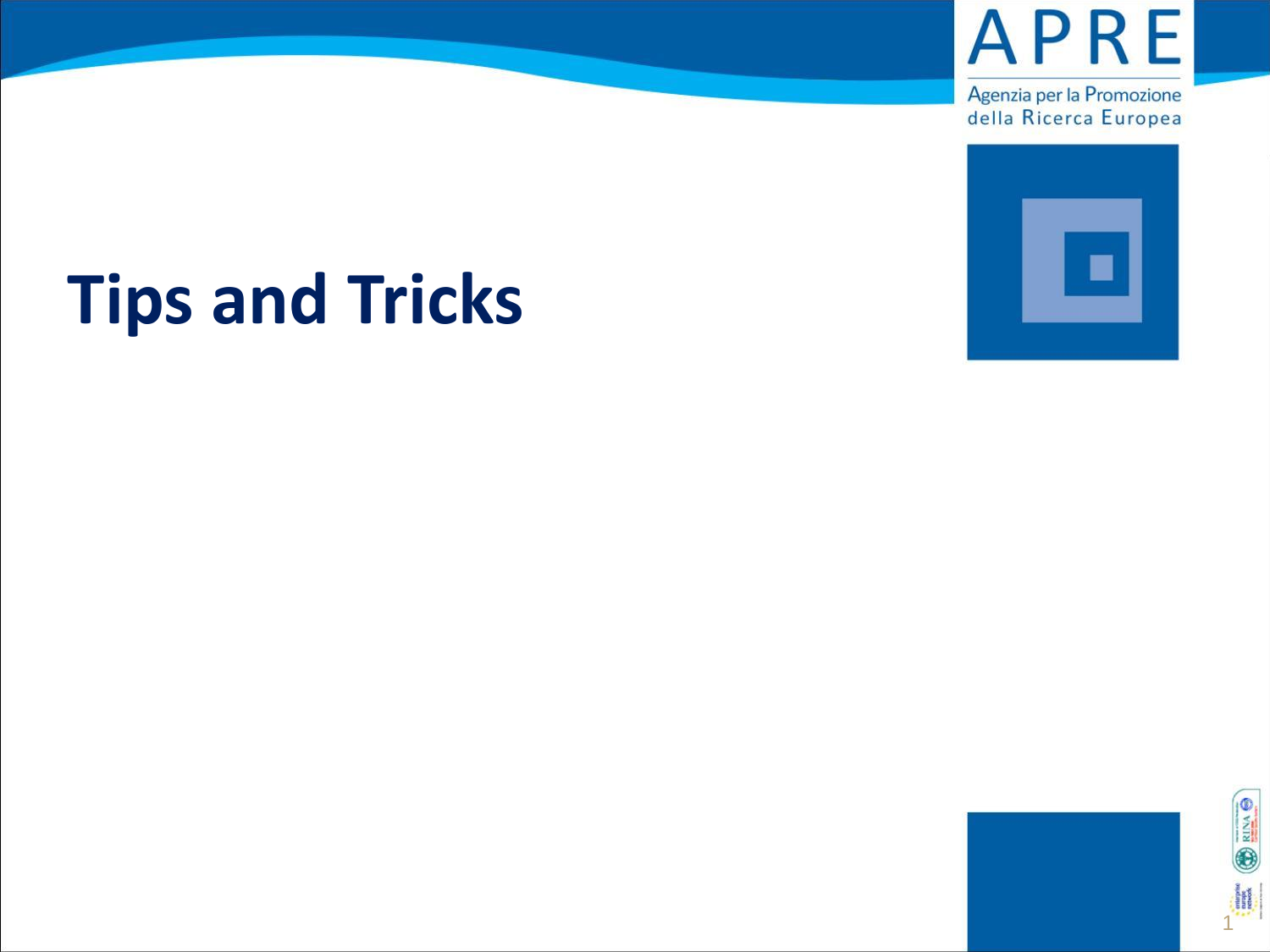

### **Coherence with the call**

#### ▪**Answer to ALL! the questions indicated in the topic**

### *<u>■Use terminology</u>* **relevant to the context of the Programme and the call**

#### SC1-PM-06-2016: Vaccine development for malaria and/or neglected infectious diseases

Specific Challenge:)Vaccines offer a safe and cost-effective way to protect large populations against infectious diseases. Yet, many poverty-related and neglected infectious diseases continue to escape attempts to develop effective vaccines.

Disappointing results of recent clinical trials point to bottlenecks in identifying viable candidate vaccines, which, if unaddressed, will continue to present significant risks of failure at relatively late stages of the development process.

The specific challenge will be to shift this "risk curve" in order to better select successful vaccine candidates (and discard those with a higher risk of failure) at an earlier stage of the vaccine development pipeline.

Scope: Proposals will have to address bottlenecks in the discovery, preclinical and early clinical development of new vaccine candidates (antigens/adjuvants) for malaria and/or neglected infectious diseases<sup>12</sup>. Filoviral diseases are specifically excluded from this topic.

Depending on the maturity of the research landscape for each disease, proposals may range from large research platforms developing multiple vaccine candidates and/or vaccines for multiple diseases, to proposals specifically focused on one disease.

a) The larger platforms proposals should among others:

1. Take advantage of recent advances in vaccinology (e.g. in silico analysis and novel in vitro and in vivo immunoscreens) or establish completely new approaches for the discovery and selection of novel, appropriately immunogenic antigens, and/or novel formulations/combinations for the generation of new vaccine candidates.

www.apre.it

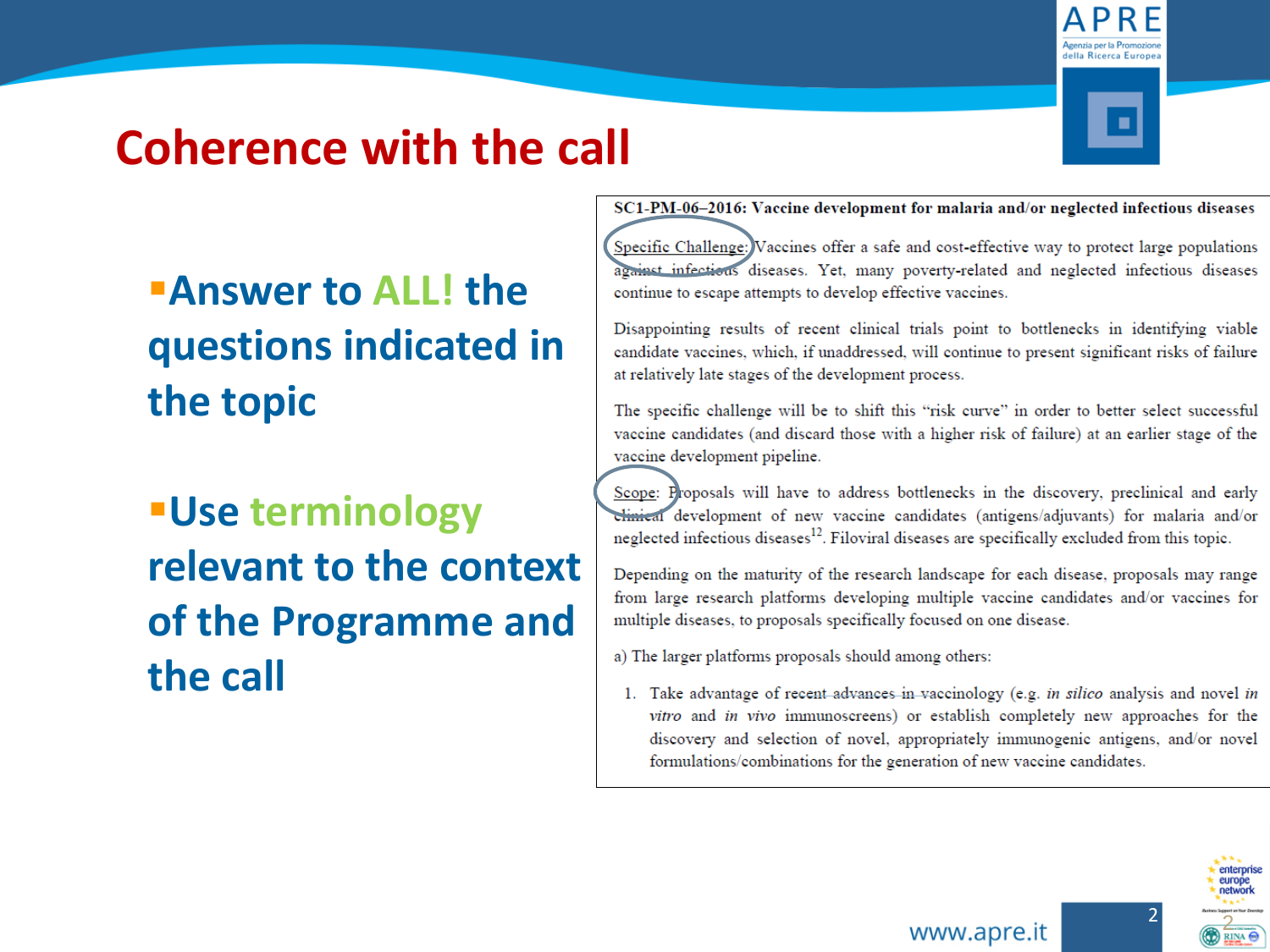

#### **Structure of the proposal**

- **Strictly follow the proposal template**
- **Introduce (new) concepts at the beginnig, explain and work out (do not introduce new concepts afterwards)**
- **Refer to public data (statistics) if relevant**
- **Refer to previously funded projects (innovation can be a follow -up)**
- **EXECUTE: Short and dense text (use the figures )**

1. **Excellence** 

Your proposal must address a work programme topic for this call for proposals.

- $\triangle$  This section of your proposal will be assessed only to the extent that it is relevant to that topic.
- $1.1$ **Objectives** 
	- Describe the specific objectives for the project<sup>1</sup>, which should be clear, measurable, realistic and achievable within the duration of the project. Objectives should be consistent with the expected exploitation and impact of the project (see section 2).

della Ricerca Euror

- **Relation to the work programme**  $1.2$ 
	- Indicate the work programme topic to which your proposal relates, and explain how your proposal addresses the specific challenge and scope of that topic, as set out in the work programme.
- $1.3$ **Concept and methodology** 
	- (a) Concept
	- Describe and explain the overall concept underpinning the project. Describe the main ideas, models or assumptions involved. Identify any inter-disciplinary considerations and, where relevant, use of stakeholder knowledge;
	- Describe the positioning of the project e.g. where it is situated in the spectrum from 'idea to application', or from 'lab to market'. Refer to Technology Readiness Levels where relevant. (See General Annex G of the work programme);
	- Describe any national or international research and innovation activities which will be linked with the project, especially where the outputs from these will feed into the project;

www.apre.it

(b) Methodology

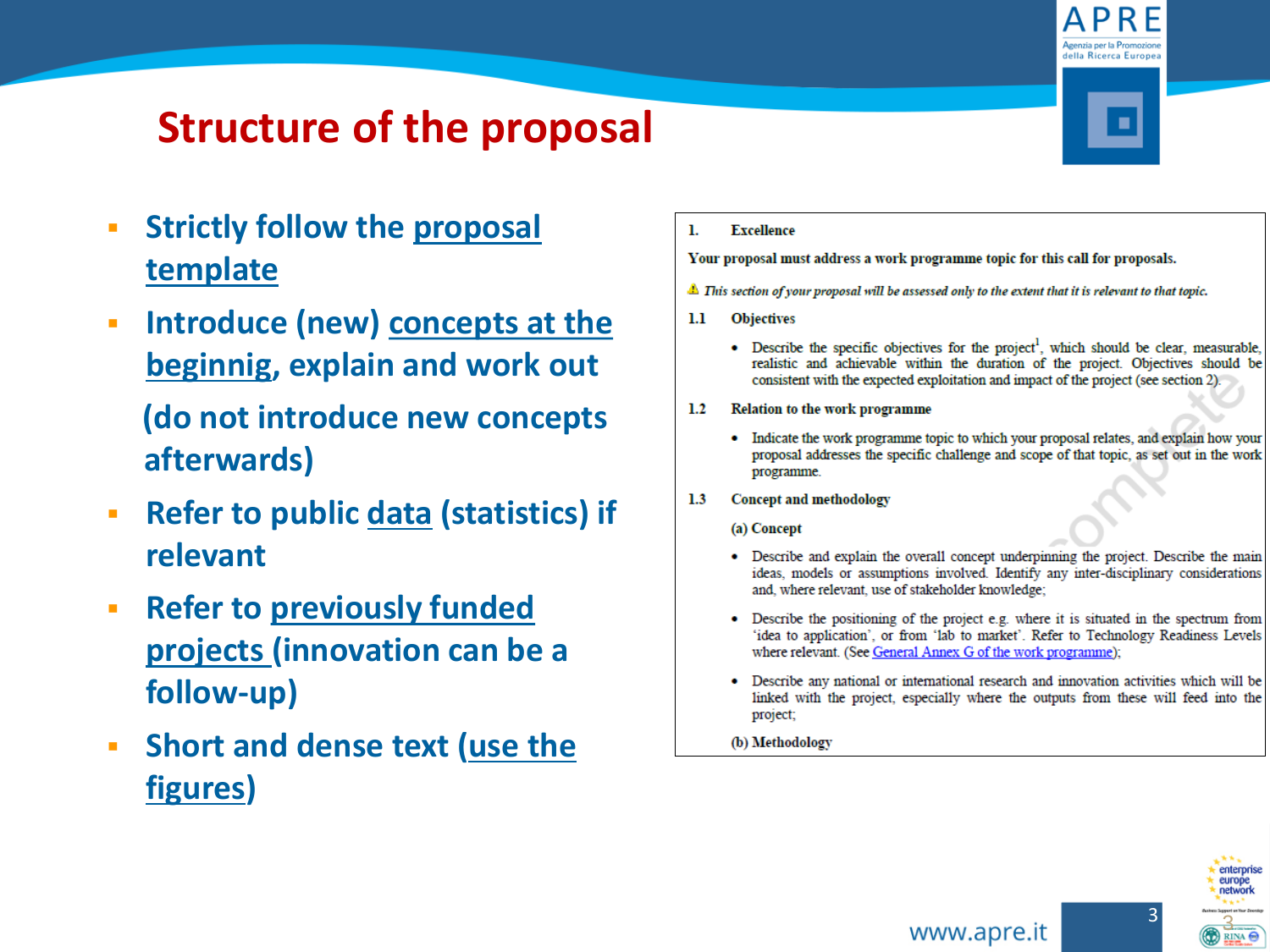#### **Clarity in the writing**

- **Use standard and concise English**
- **EXTERF 11 Make the text clear, well structured, and fluent (use bold text, underline,…)**
- **Insert only information relevant to the project**



della Ricerca Furoj

п



enterpris europe 4

4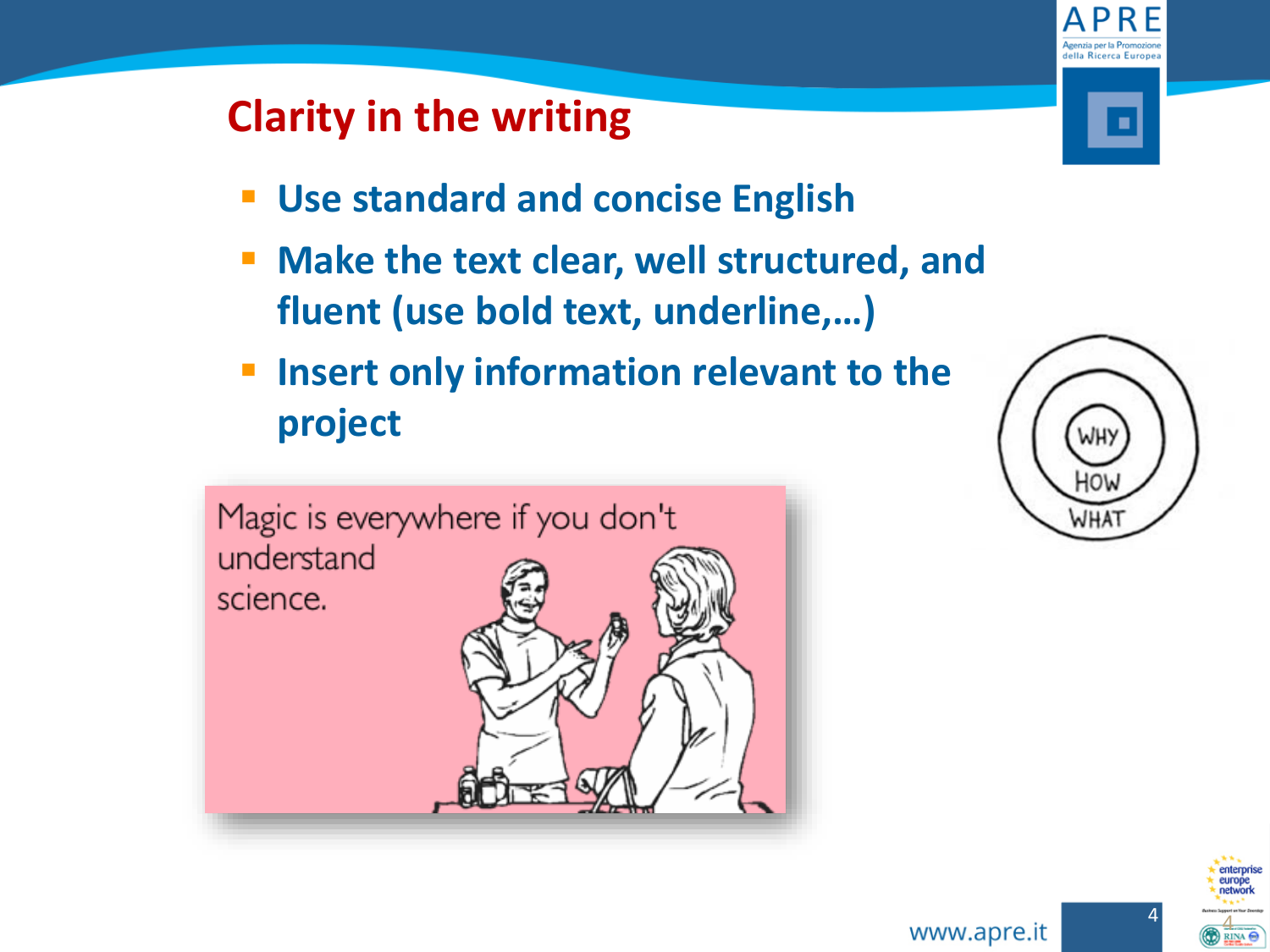#### **Keep in mind that…**



*Evaluator has few hours to read your proposal and evaluate it!!!*







5

5

enterprise europe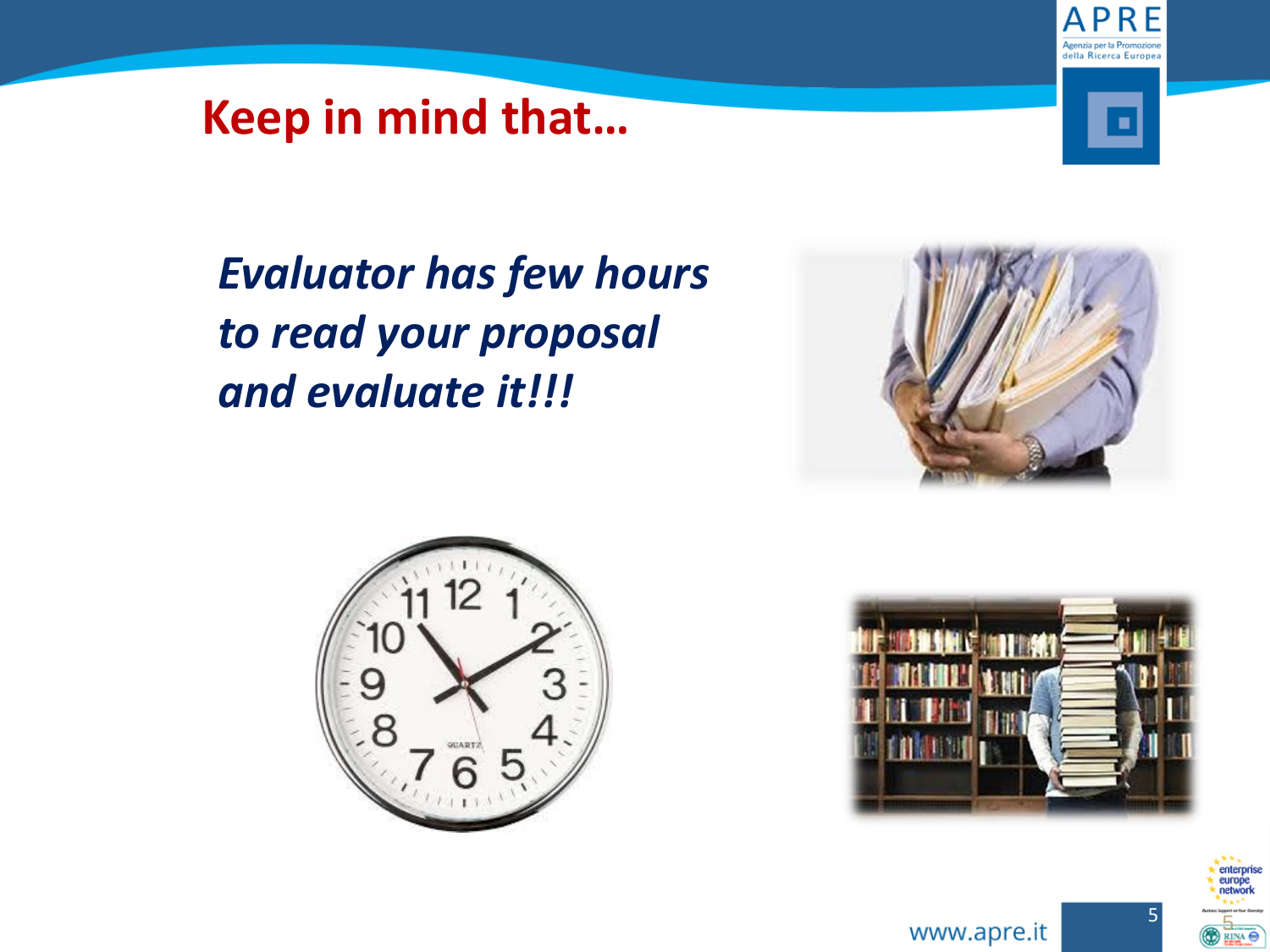### **Useful tips!**

- **Careful reading of the topic (word by word)**
- Ensure **matching proposal and topic**
- Proposal consistency with **relevant European Policies**
- **Innovative aspects** of the proposals CRUCIAL!
- **Concreteness of the proposal** (or better said..No chatter!)
- **Indicators** in the impact assessment





6



della Ricerca Euroj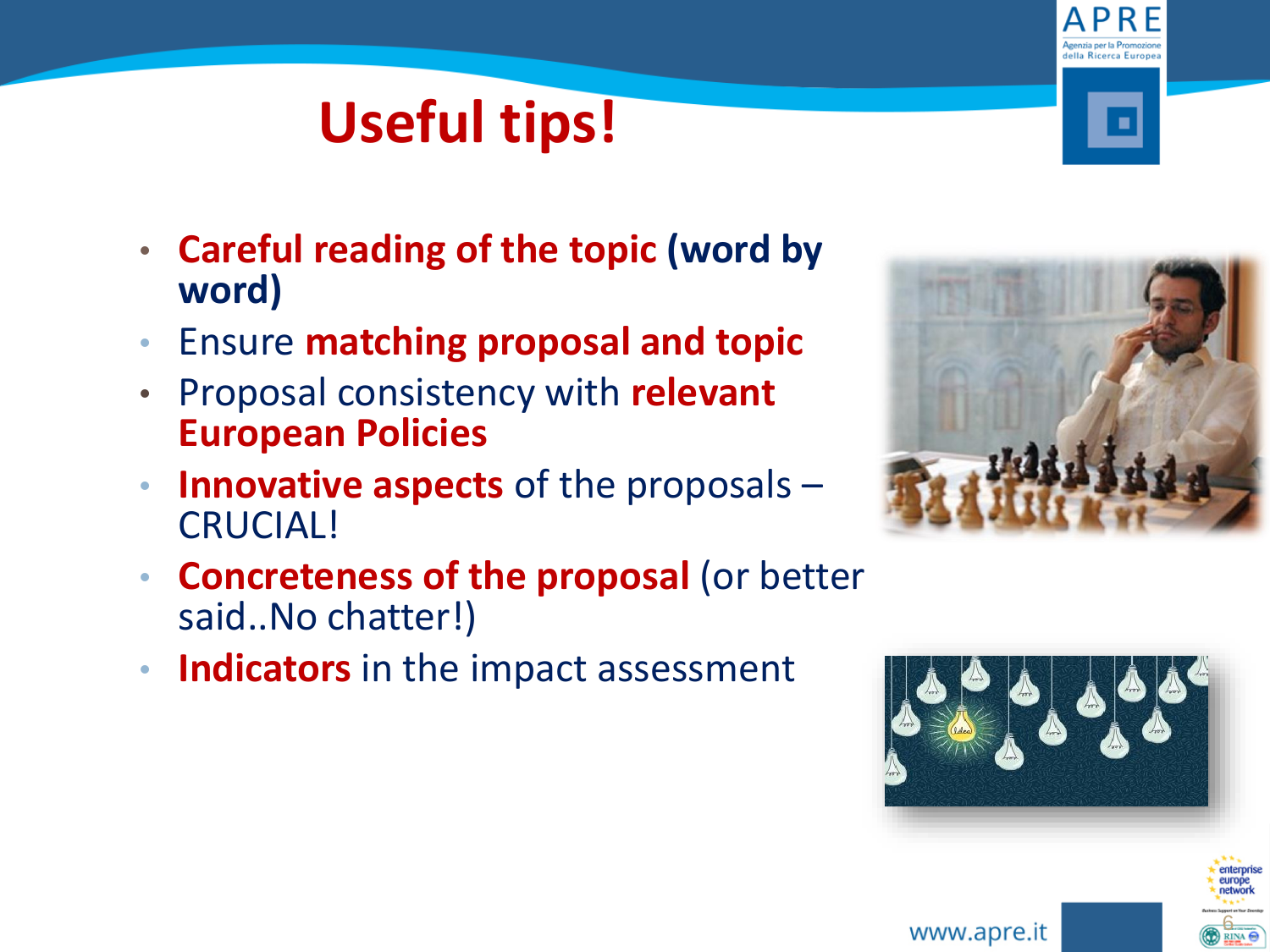### **Useful tips!**

- Build the **team carefully**, devoting the **proper amount** of time to make up the consortium!.
- **Multidisciplinary: Different roles** for partners.
- **Balance** in the composition of the team and of Research and Innovation (if IA).
- *No friends of friends*, «friends of friends» just okay in social networks.
- Importance of **industrial partners** within the consortium.





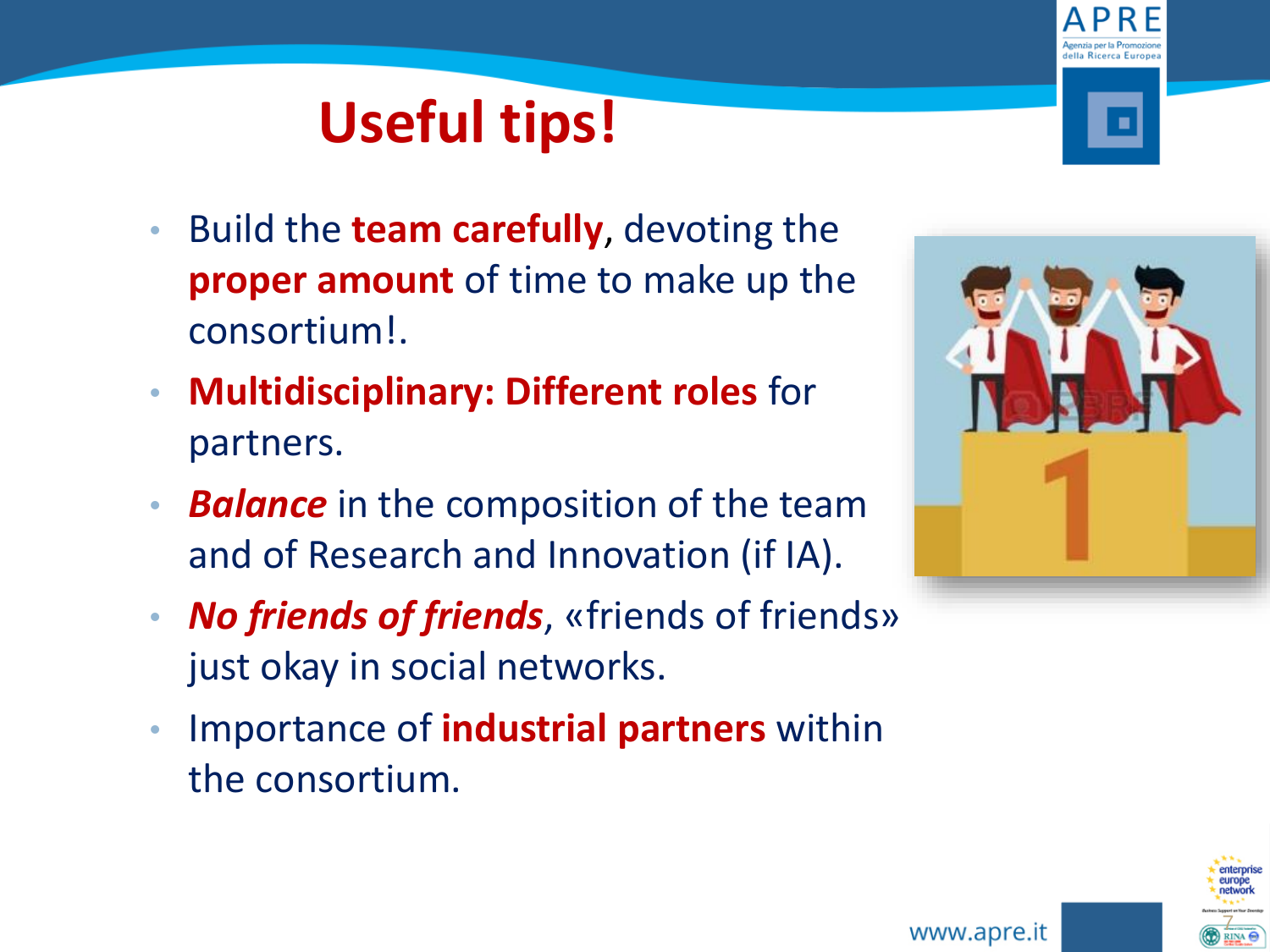### **Useful tips!**

- *NO Frankenstein effect!*
- At least 2 weeks, before the submission, to *carefully reading* the proposal

*Fluidity & consistency of the text*



8

enteroris



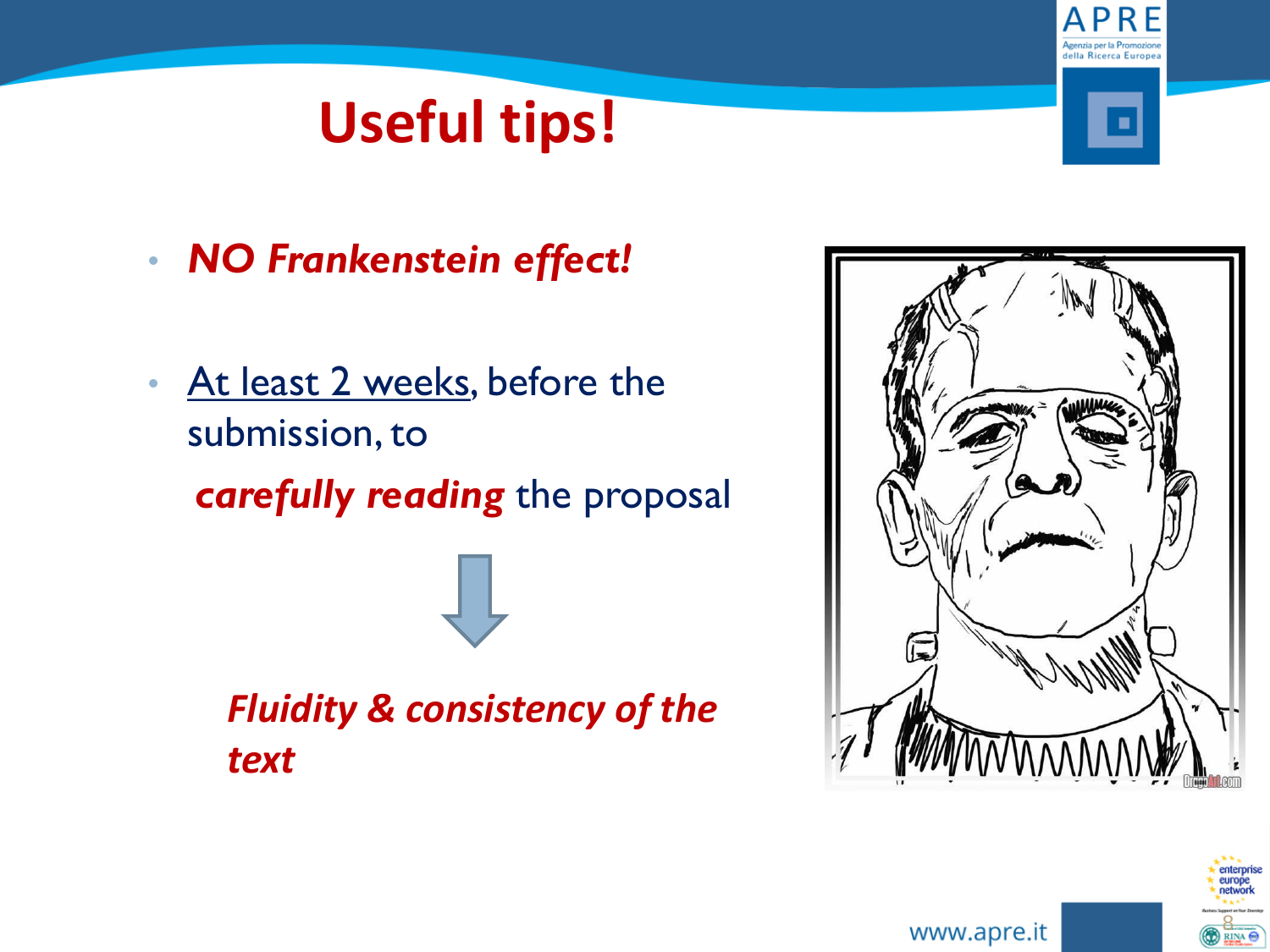## **Evaluators (I) Look for…***the magic recipe*

- **You fully answer to the challenge in the call**
- **Clear aims (motivation and hypothesis)**
- **Realistic objectives**
- **What is the current knowledge in the particular field (state-of-the-art)**
- **Who are the users and how will they benefit? Clear methodology**
- **Appropriate and relevant partners with necessary skills**
- **Scientific language but also divulgative!**





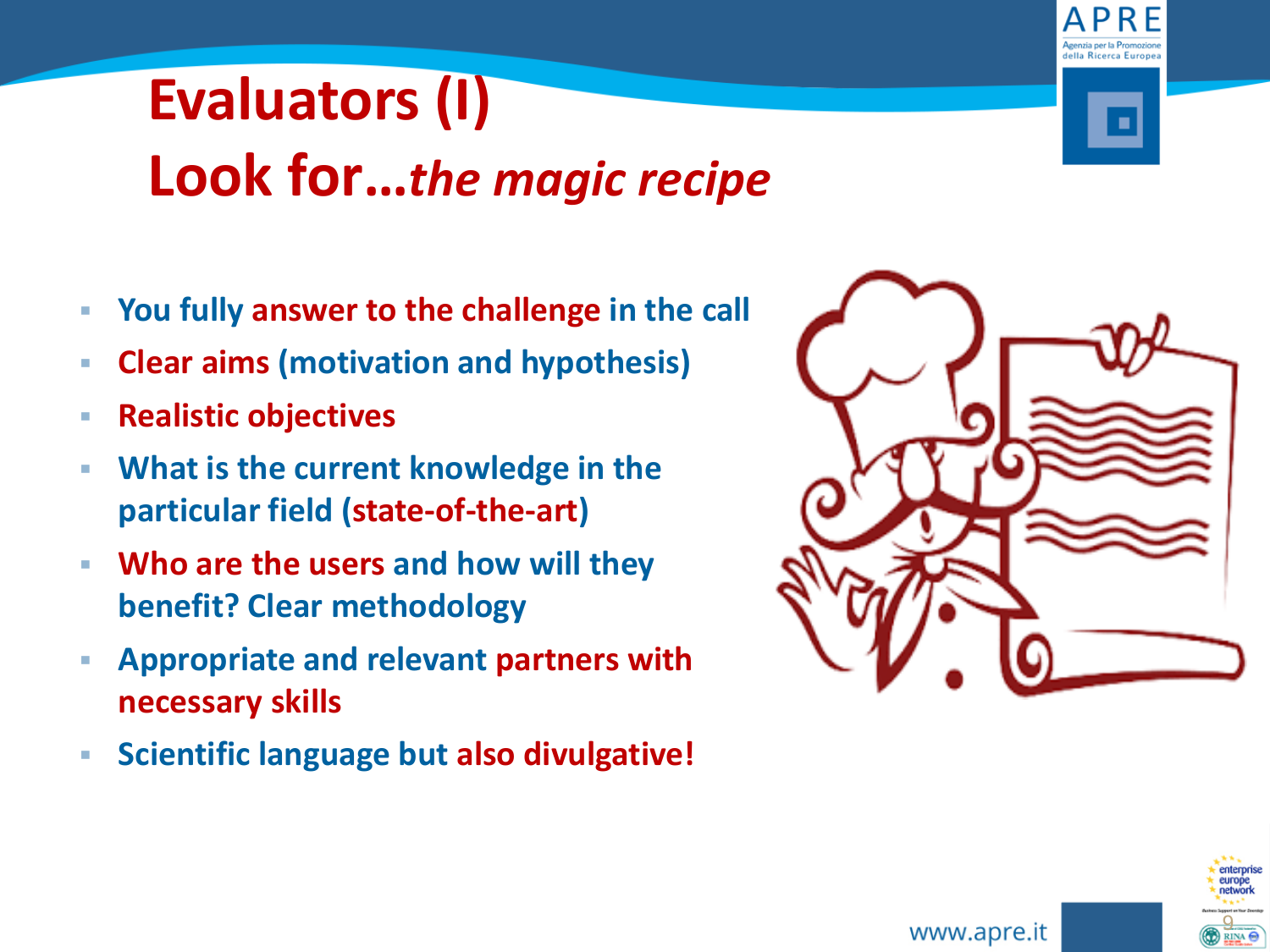

### **# Suggestion: Tips and tricks**



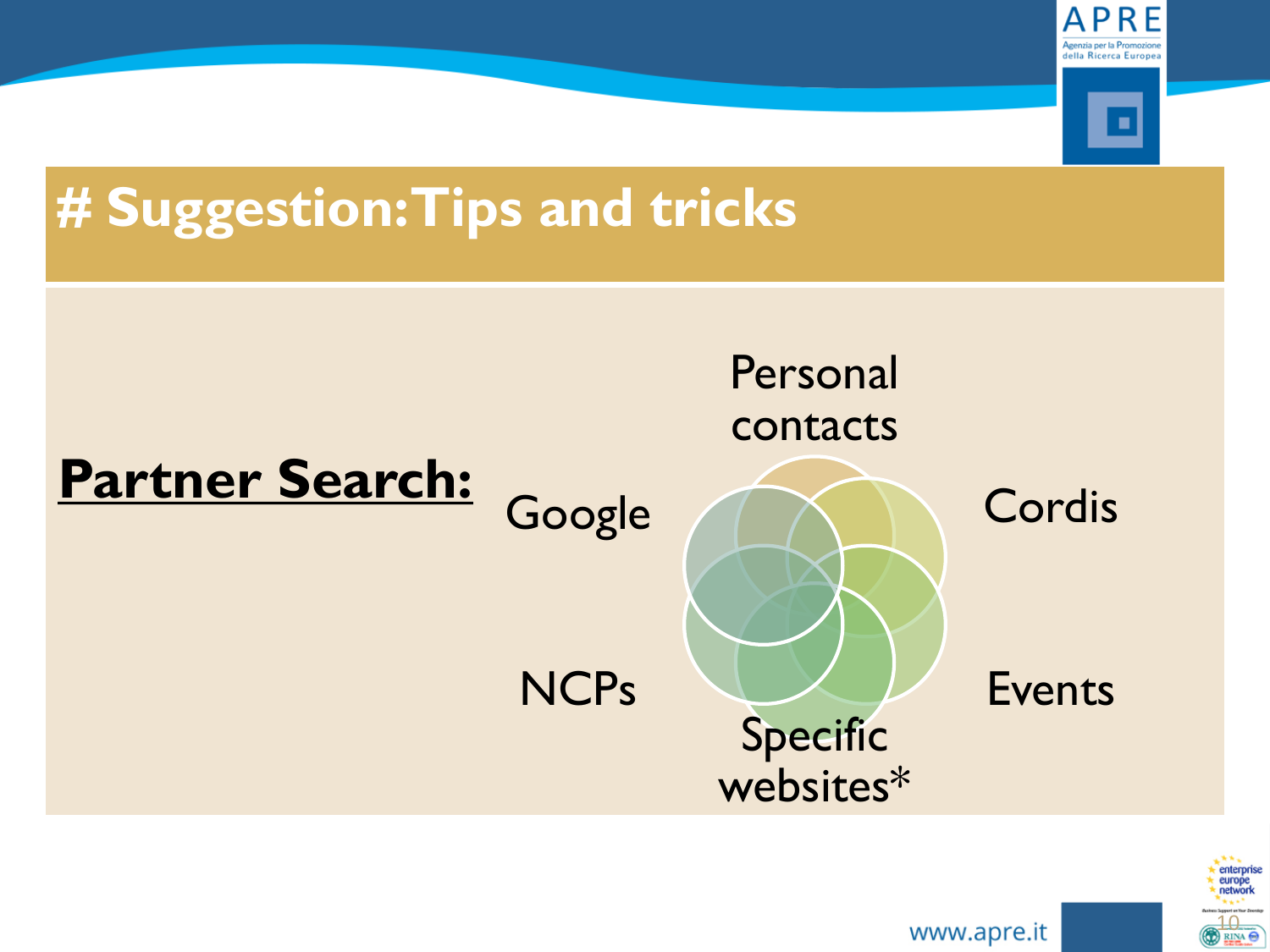### **BE VISIBLE!**

- Publish your profile and look for your potential partner in the **thematic** research partner platforms **relevant for HEALTH issues in the Participant portal**
- 2. ICT Idealist Partner Search http://www.ideal-ist.eu/partner-search/pssearch
- 3. Nanosciences and nanotechnologies, Materials and new Production technologies Partner search <https://www.nmp-partnersearch.eu/index.php>
- 4. Healthncpnet